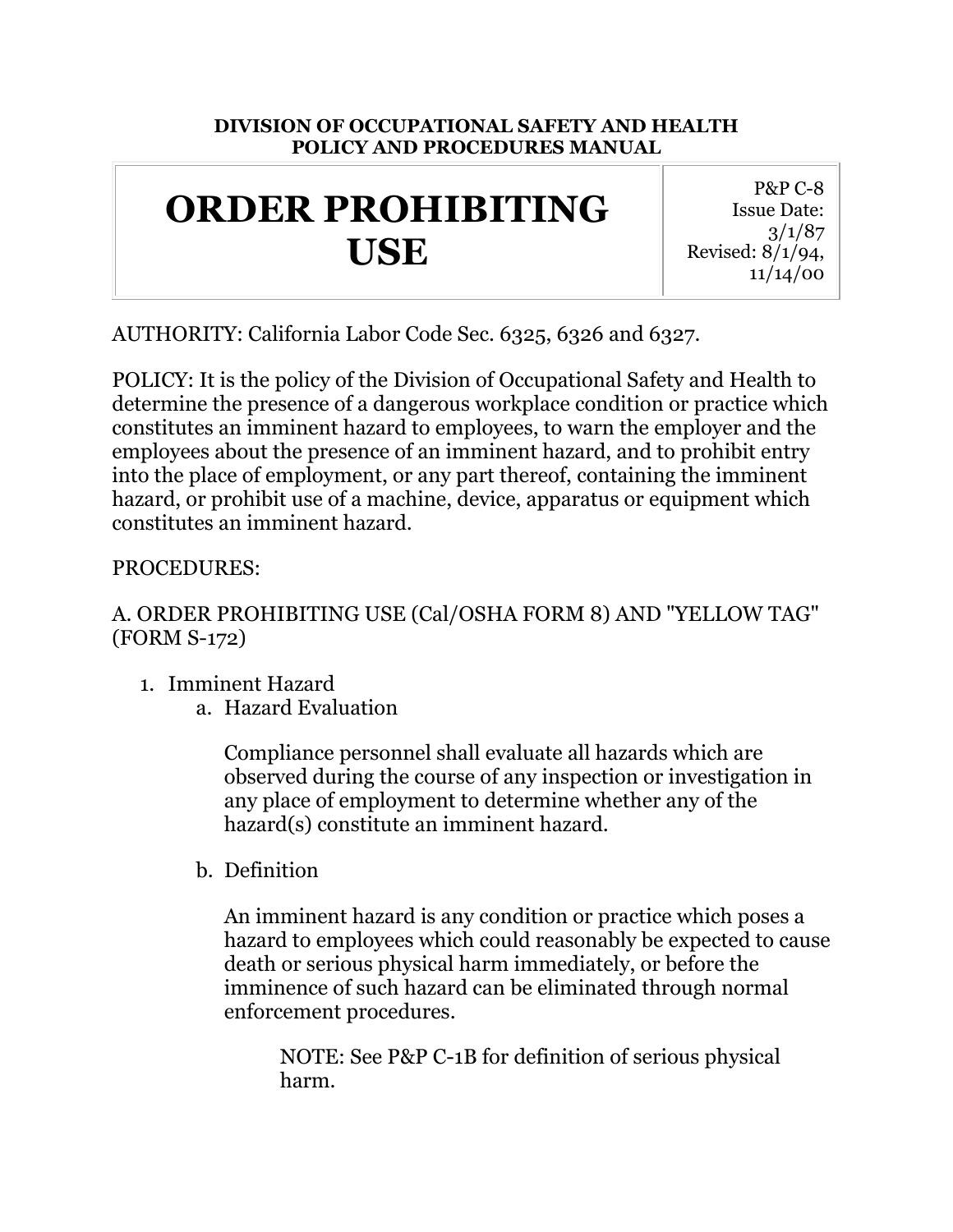- 2. Issuance Procedures
	- a. Hazard Warning

When compliance personnel determine that an imminent hazard exists at a place of employment, compliance personnel shall warn the employer and the employees at risk about the presence of the imminent hazard.

b. Hazard Elimination

Compliance personnel shall encourage the employer to eliminate the imminent hazard immediately.

- c. Issuance
	- 1. Order Prohibiting Use (OPU) and Yellow Tag

If the employer does not, or cannot, immediately eliminate the imminent hazard, compliance personnel shall complete and issue, a Cal/OSHA Form 8, and attach a Cal/OSHA Form S-172 to the place of employment, the specific area of the place of employment, or a specific machine, device, apparatus or equipment at the place of employment which constitutes an imminent hazard.

NOTE: When a representative of the Consultation Service notifies the District Manager that an imminent hazard exists at a particular workplace, and that the employer has failed to abate the imminent hazard, the District Manager shall immediately send compliance personnel to the workplace and instruct the consultant to remain at the workplace until compliance personnel arrive. If appropriate, an OPU shall be issued, but no citations shall be issued, unless the employer fails to correct the imminent hazard or fails to comply with any conditions of the OPU.

- 2. Citation or Information Memorandum
	- a. If compliance personnel determine that none of the employer's employees have been exposed within the previous six months to the imminent hazard, an Information Memorandum shall be issued to the employer according the procedures found in P&P C-5.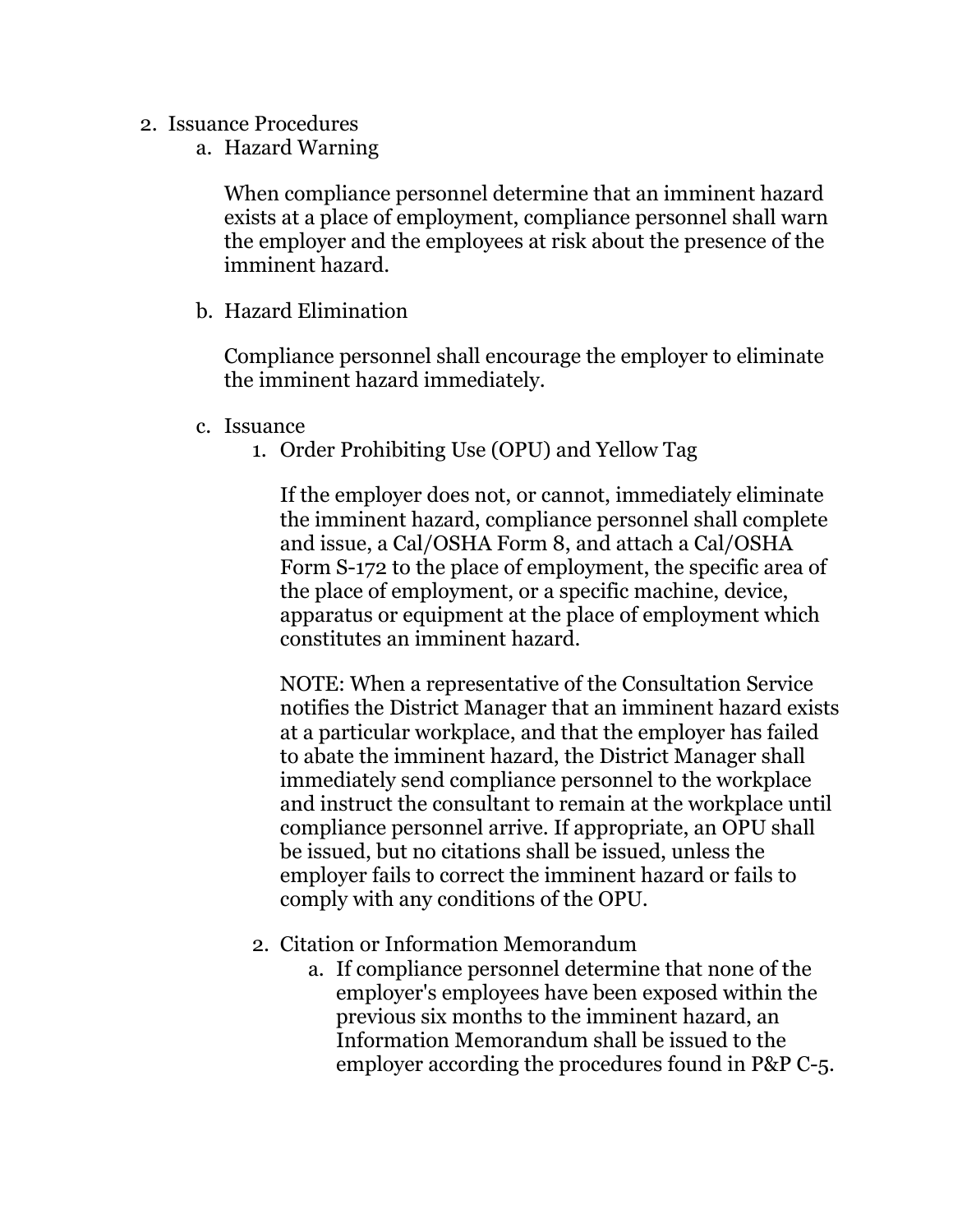- b. If compliance personnel determine that the employer's employees are currently exposed, or have been exposed during the previous six months, to the imminent hazard, a Citation shall be issued to the employer according to the procedures found in P&P  $C-2$ .
- d. Scope of Order Prohibiting Use

Compliance personnel shall limit the OPU to the immediate area in which the imminent hazard exists within the place of employment, or to the specific machine, device, apparatus or equipment which constitutes the imminent hazard.

e. Attaching the S-172

Compliance personnel shall securely attach the Form S-172 (Yellow Tag) by wire and seal the wire attachment with a security clip, or by other means, to the place of employment, or to the immediate area in which the imminent hazard exists within the place of employment, or to the specific machine, device, apparatus or equipment which constitutes the imminent hazard.

- f. Employer Information
	- 1. Removal

Compliance personnel shall advise the employer and employees that the OPU can only be removed by an authorized representative of the Division, and only when the imminent hazard has been eliminated.

NOTE: Anyone who enters a place of employment, or uses a machine, device, apparatus or equipment subject to an OPU before it is made safe, or who defaces, destroys or removes an OPU without Division authorization, is guilty of a misdemeanor.

2. Hearing

Compliance personnel shall inform the employer whose place of employment or equipment is subject to an OPU that the employer has the right to request a hearing by the Division to review the validity of the OPU and that the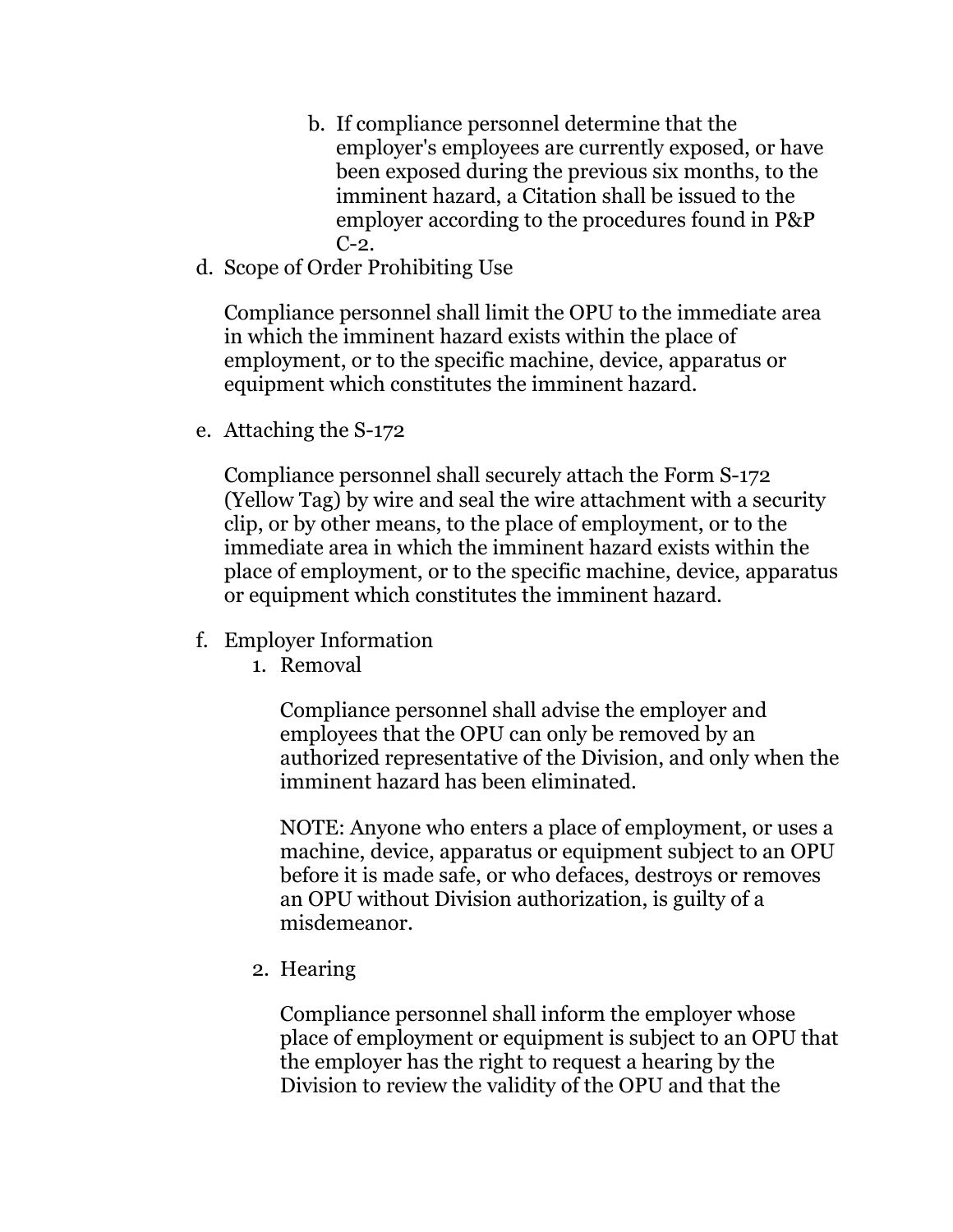hearing must be held within twenty-four (24) hours following the employer's request.

3. Duration

When an OPU has been issued, the Order remains in effect until the Division determines that the imminent hazard has been eliminated.

- 4. Removal of the Yellow Tag
	- a. With Division Authorization

When the imminent hazard has been eliminated, compliance personnel shall remove the Yellow Tag.

NOTE: Under unique circumstances, the District Manager may deputize or authorize a person to act as a Division representative for purposes of removing the Yellow Tag. For instance, when the District Manager is certain that the imminent hazard has been eliminated, the District Manager may authorize the employer or another person to remove the Yellow Tag and return the Yellow Tag to the District Office if the place of employment is at a location remote from the District Office and it would be a hardship on the employer to wait for compliance personnel to go to the place of employment to remove the Yellow Tag(s).

b. Without Division Authorization

When compliance personnel learn that the Yellow Tag has been removed without Division authorization, or that employees have been directed by the employer to work in the place of employment or to use a machine, device, apparatus or equipment which is subject to the OPU, i.e., working in violation of an OPU, the following procedures shall be followed:

1. Notification

Compliance personnel shall notify the District Manager of the violation of the OPU and the District Manager will in turn notify the Regional Manager and the Bureau of Investigations;

2. Inspection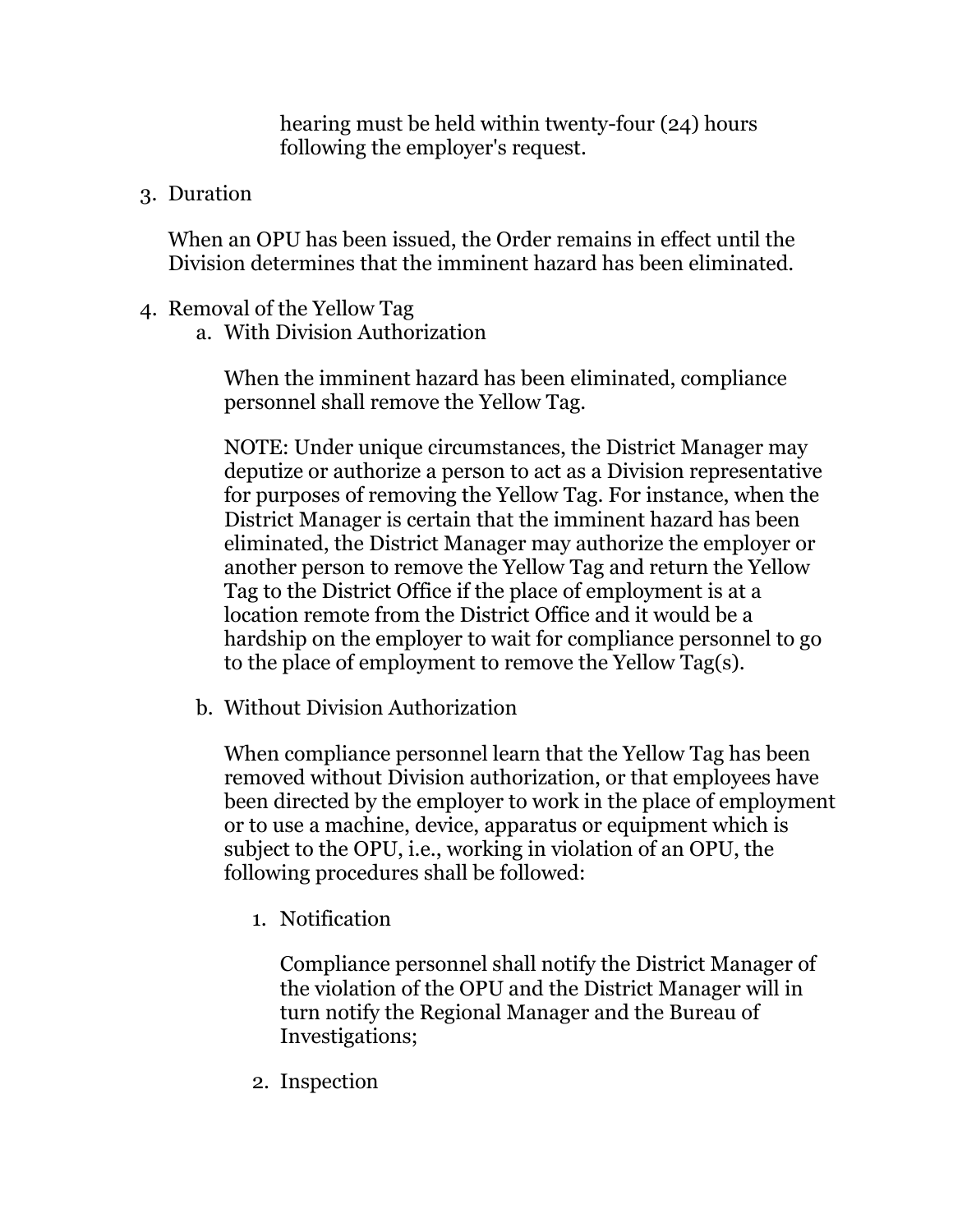The District Manager shall direct compliance personnel to inspect the place of employment containing the imminent hazard to determine if an imminent hazard still exists. If the imminent hazard still exists, compliance personnel shall:

- a. Photograph and interview employees working in violation of an OPU;
- b. Attach a new Yellow Tag; and
- c. Notify the District Manager that a new Yellow Tag has been attached.

#### B. EMPLOYER CONTESTATION

1. Hearing Requests

Any employer whose place of employment is subject to an OPU has the right to request a hearing by the Division to review the validity of the OPU.

### 2. Hearing Procedures

- a. If an employer whose place of employment is subject to an OPU requests a hearing to review the validity of the OPU, the issuing District Manager shall ensure that a hearing is held at the District Office within twenty-four (24) hours of the employer's request.
- b. A hearing shall be held to determine the validity of issuing the OPU. Notice shall be provided by the District Manager to the employer who requested the hearing of the date, time, and place of the hearing.
- c. Employees, or employee representatives, are entitled to attend the hearing. The employer shall be responsible for notifying his or her employees of the hearing and shall present proof of notification that the employees have been notified of the hearing date, time and place.
- d. The District Manager, or his or her designee, shall serve as the hearing officer and shall electronically record the entire hearing.
- e. The Division shall enter the following jurisdictional documents into the record as exhibits:
	- 1. A copy of the OPU (Cal/OSHA Form 8) issued to the employer; and
	- 2. A copy of the Declaration of Service on the employer, whether performed by personal service or by Certified Mail- -Return Receipt Requested;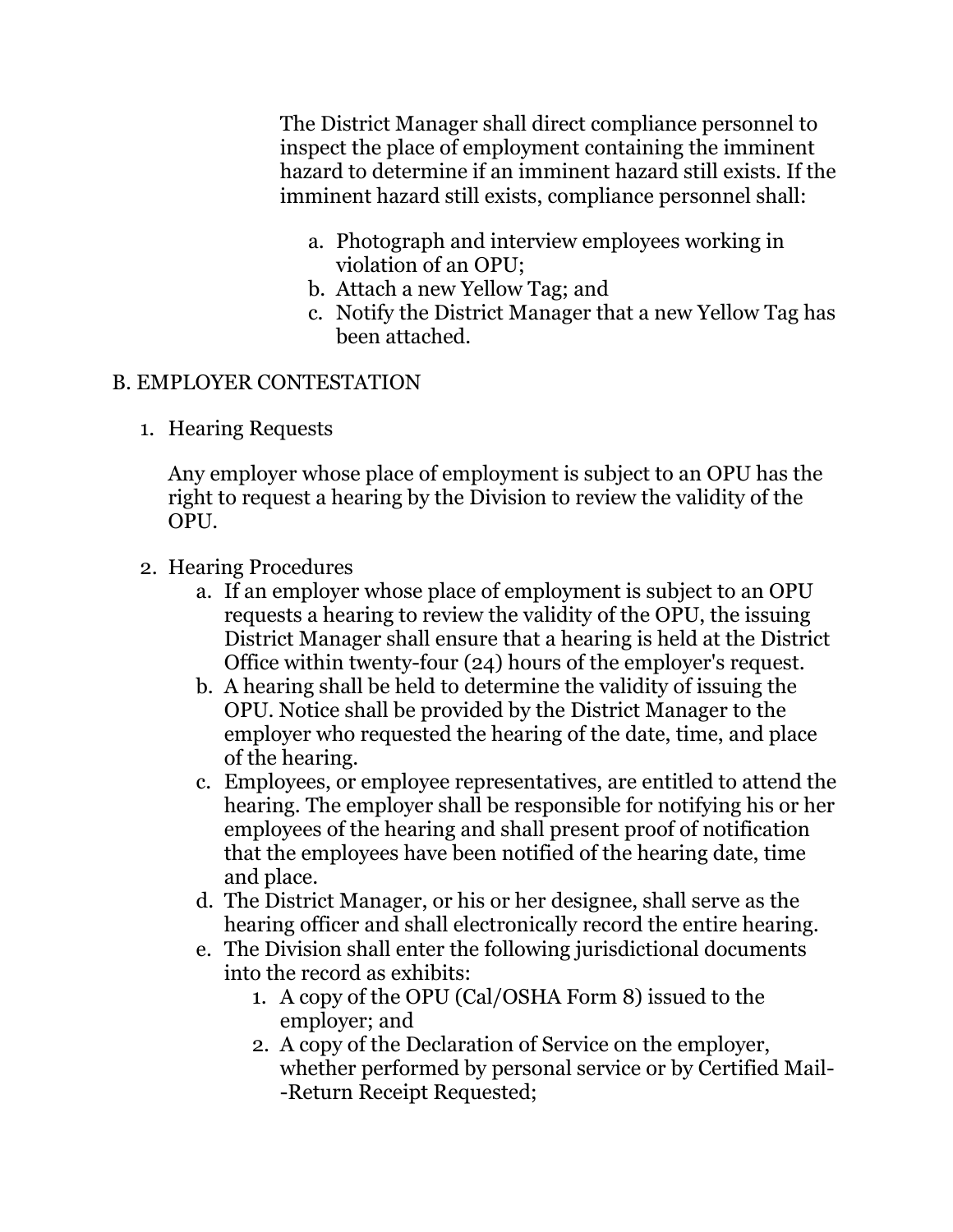NOTE: If documents entered into evidence by the Division are not originals, then the Custodian of Records at the District Office where the originals are kept must sign a statement, attached to the documents, declaring that the attached copies are true and correct copies of originals kept in the District Office files.

- f. The issuing District shall present eyewitness testimony from compliance personnel or any other relevant eyewitnesses, and any photographic evidence, to establish the imminent hazard justifying the issuance of the OPU.
- g. The employer, or the employer's representative, shall have the opportunity to question any witnesses called by the District and to present witnesses on the employer's behalf. Similarly, the Division may question any witness produced by the employer.
- h. The hearing record shall be closed after all parties have had an opportunity to present relevant evidence.

NOTE: Copies of the hearing record shall be provided, upon request, to any interested party.

- i. The hearing officer shall make a determination about the validity of the imminent hazard based on the evidence presented at the hearing.
- j. If the hearing officer decides to uphold the validity of the OPU or concludes that the Order is not valid based on the evidence in the hearing record, the hearing officer shall inform the employer of the decision immediately following the hearing.

### C. FIELD PROCEDURES

- 1. When an imminent hazard is identified and cannot be eliminated immediately, compliance personnel shall complete the Cal/OSHA Form 8 and the Declaration of Service in duplicate and issue the original Form 8 and Declaration to the employer in the field and return copies to the District Office.
- 2. After issuing the Cal/OSHA Form 8 and the Declaration of Service, compliance personnel shall securely attach the Form S-172 by wire and seal the wire attachment with a security clip, or by other means, to the place of employment, or to the immediate area in which the imminent hazard exists within the place of employment, or to the specific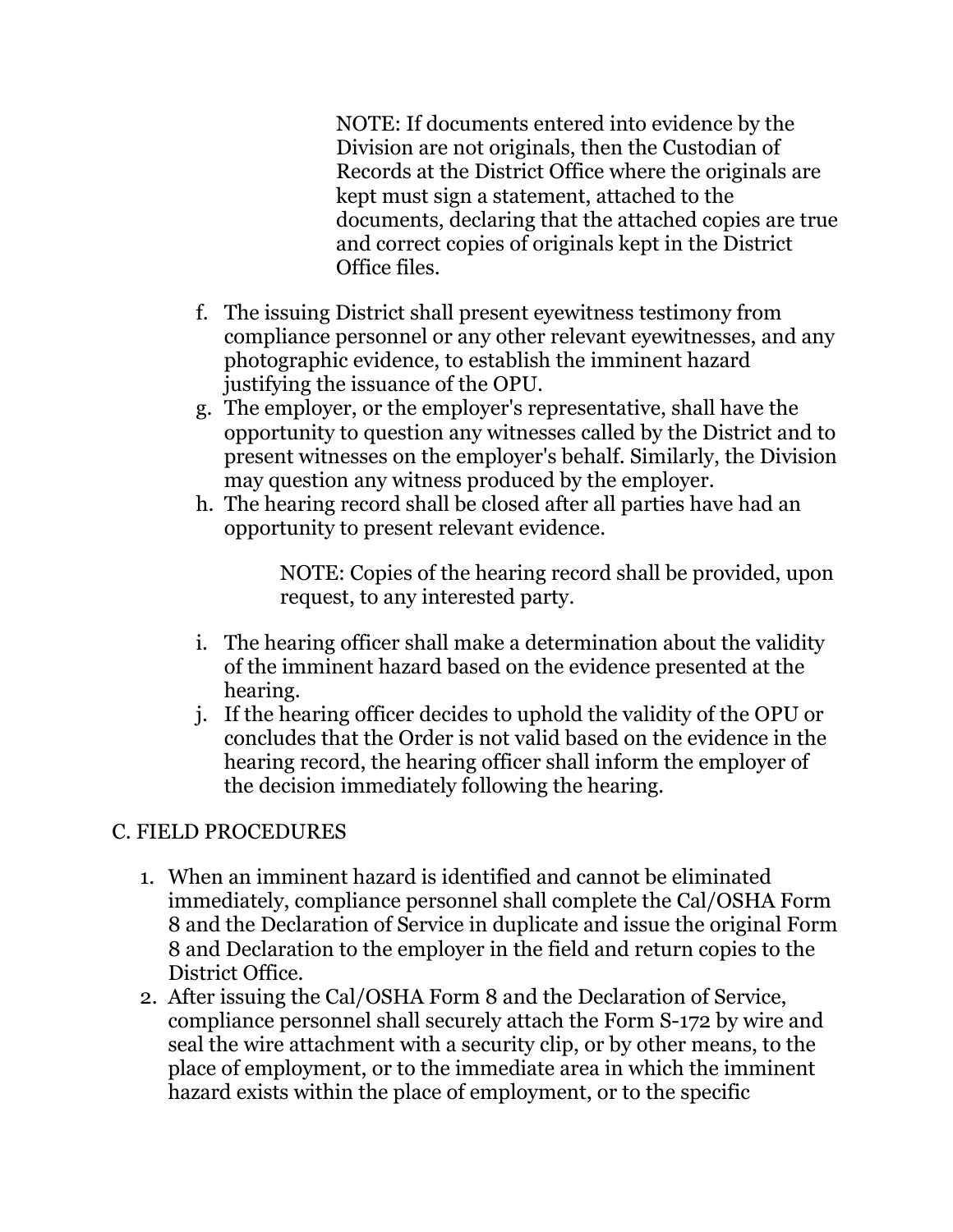machine, device, apparatus or equipment which constitutes the imminent hazard.

- 3. After attaching the Form S-172, compliance personnel shall advise:
	- a. The employer and employees that the Form S-172 can only be removed by an authorized representative of the Division, and only when the imminent hazard has been eliminated; and
	- b. The employer of their right to request a hearing in front of the Division to review the validity of the OPU and that the hearing must be held within twenty-four (24) hours following the employer's request for a hearing.
- 4. After removal of the Yellow Tag(s), compliance personnel shall collect all attached Tag(s), note on each Tag or Tags the date of removal, and place each Tag or Tags in the employer's case file.

## D. OFFICE PROCEDURES

- 1. Compliance personnel shall inform the District Manager of the issuance of a Cal/OSHA Form 8 and attachment of a Cal/OSHA Form S-172.
- 2. The District Manager shall review and approve the Cal/OSHA Form 8 by initialing the Cal/OSHA Form 8 under Item 4 (Date and Time Issued).

NOTE: After a Cal/OSHA Form S-172 has been attached and the Cal/OSHA Form 8 has been approved, the District Office shall notify the Regional Manager of the issuance of an OPU and shall fax to the Regional Manager a copy of the Cal/OSHA Form 8.

- 3. After District Manager approval, Office Support Staff shall:
	- a. Mail a copy of the Cal/OSHA Form 8 to the employer along with any pertinent enforcement documents by Certified Mail--Return Receipt;
	- b. Fax a copy of the Cal/OSHA Form 8 to the Legal Unit in San Francisco;
	- c. When the Cal/OSHA Form 1 is data-entered, Office Support Staff shall ensure that Item 42 (Optional Information), reflects the issuance of an OPU and the number of Yellow Tags attached; and
	- d. Place a copy of the Cal/OSHA Form 8 in the employer's case file.

### E. FORMS COMPLETION

Cal/OSHA Form 8 (Order Prohibiting Use)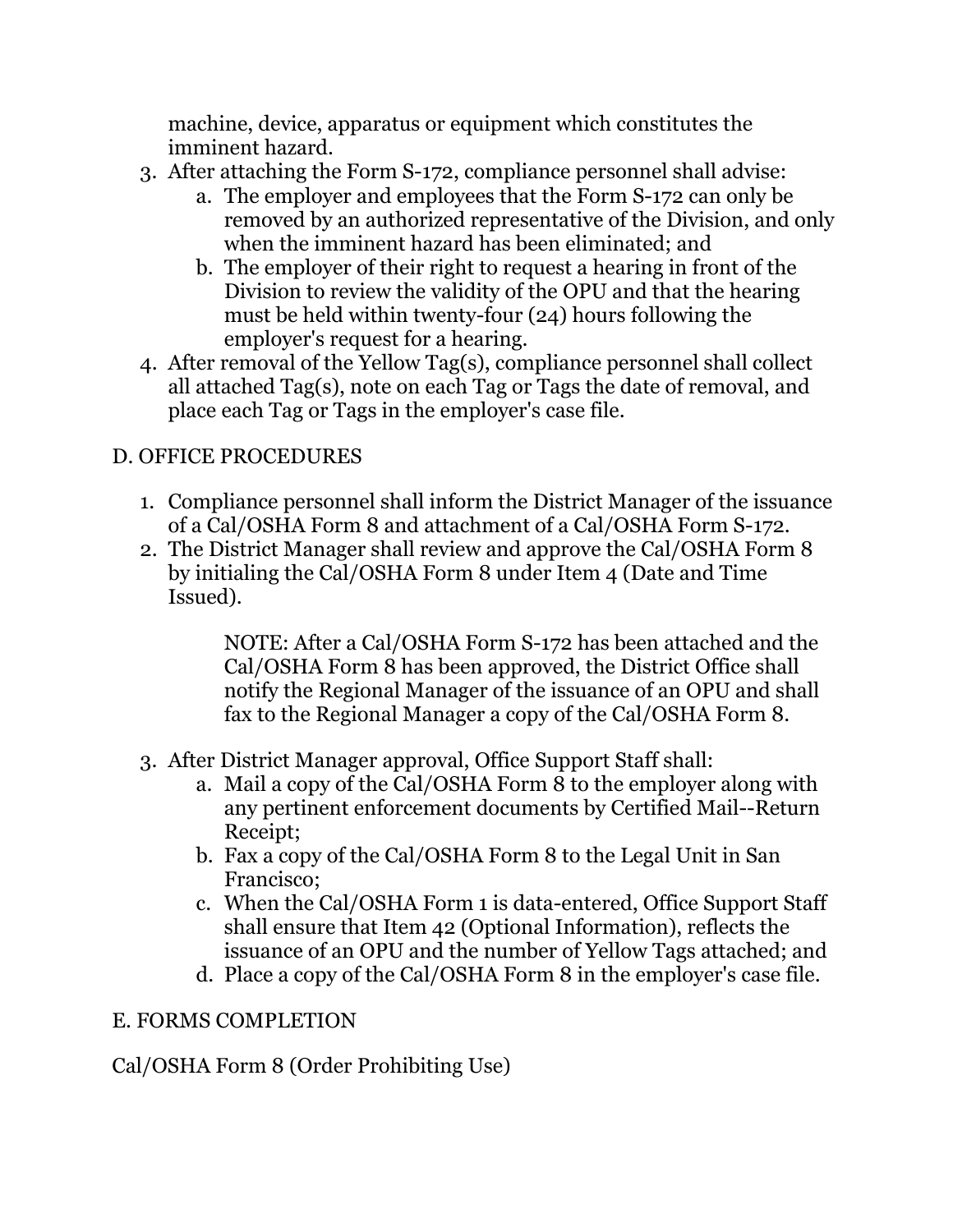1. District Office

Enter the District Office name, address and telephone number in the upper right corner, if not pre-stamped.

2. Employer's Address

Enter the employer's name and mailing address in the space provided.

3. OPU Details

Indicate the date of the inspection or investigation, the location of the place of employment or portion thereof or machine, device, apparatus or equipment at the place of employment which compliance personnel have determined constitutes an imminent hazard.

Indicate the Standard, Order or Code Section violated and provide a description of the hazard which constitutes the imminent hazard in the space provided.

If more than one machine, device, apparatus, or piece of equipment is involved, describe each one separately.

4. OPU Issued By, Date and Time Issued

Enter the name of compliance personnel who issued the OPU and the date and time the Order was issued.

5. Number of Yellow Tags Issued

Indicate the number of Yellow Tags which were attached.

6. Region, District, SE/IH ID No., Optional Report Number, Cal/OSHA Form 1 Report Number

Indicate the Region, District, compliance personnel identification number, optional report number and Cal/OSHA Form 1 Report Number.

7. Declaration of Service

Complete the Declaration of Service as provided.